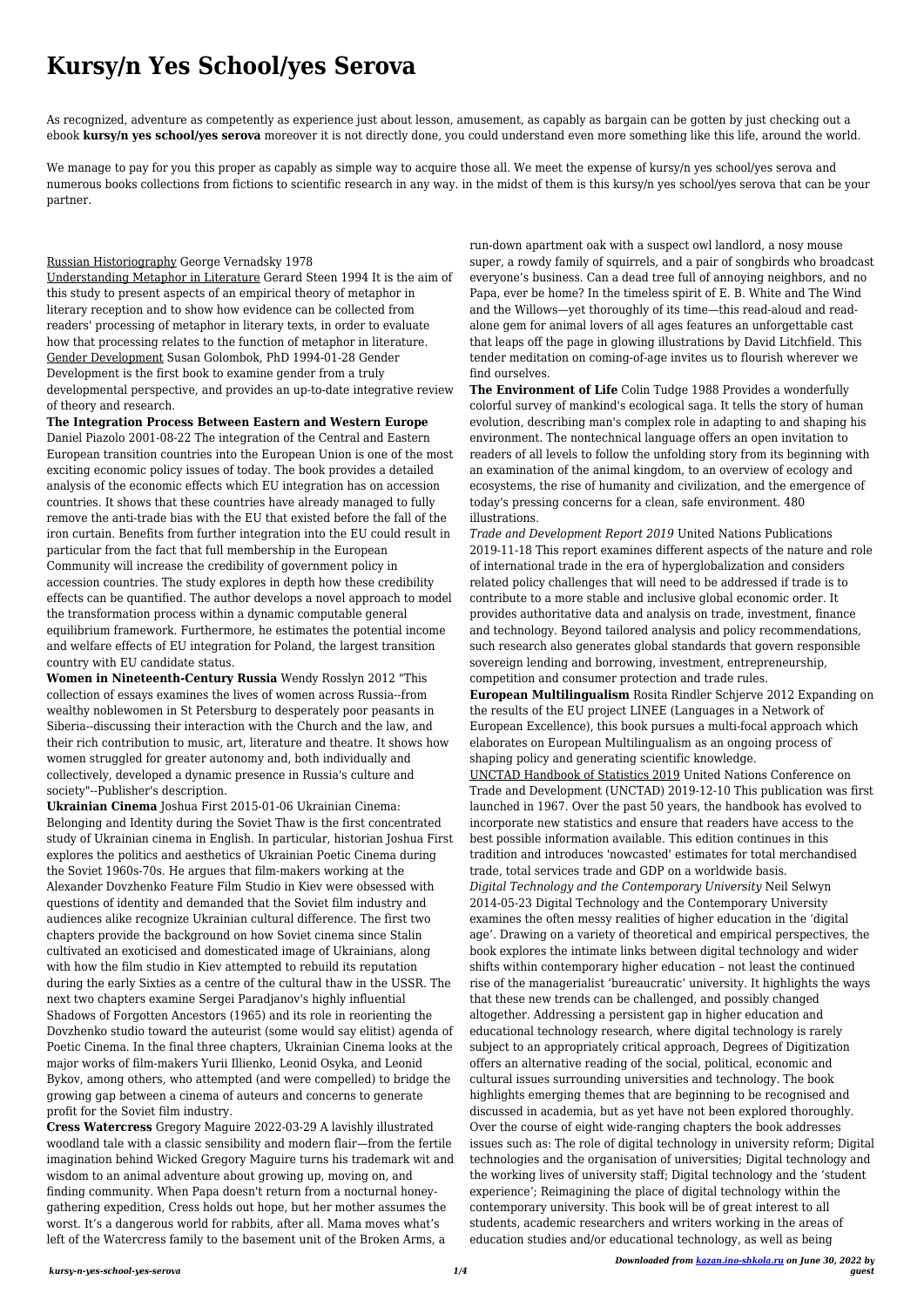*kursy-n-yes-school-yes-serova 2/4*

*Downloaded from [kazan.ino-shkola.ru](http://kazan.ino-shkola.ru) on June 30, 2022 by guest*

essential reading for anyone working in the areas of higher education research and digital media research.

**Ingmar Bergman** Ingmar Bergman 2007 The critically acclaimed film director discusses various stages of his career and the many facets of his work in a collection of interviews that begins with a 1957 piece and ends in 2002 as he was preparing to direct his latest film, featuring conversations with James Baldwin, Michiko Kakutani, John Simon, and Vilgot Sjöman, among others. Simultaneous.

*The Global Trade Slowdown* Cristina Constantinescu 2015-01-21 This paper focuses on the sluggish growth of world trade relative to income growth in recent years. The analysis uses an empirical strategy based on an error correction model to assess whether the global trade slowdown is structural or cyclical. An estimate of the relationship between trade and income in the past four decades reveals that the long-term trade elasticity rose sharply in the 1990s, but declined significantly in the 2000s even before the global financial crisis. These results suggest that trade is growing slowly not only because of slow growth of Gross Domestic Product (GDP), but also because of a structural change in the trade-GDP relationship in recent years. The available evidence suggests that the explanation may lie in the slowing pace of international vertical specialization rather than increasing protection or the changing composition of trade and GDP.

*Nuclear Medicine in Oncology* Gang Huang 2019-06-11 This book introduces molecular imaging and Target Therapy in various cancers. The first part is the subjects and primary focused on the basics of nuclear physics, radiation dosimetry, nuclear medicine equipment and small animal imaging equipment. The second part is about the radiopharmaceutical and commonly used clinical radiopharmaceuticals, including positron emission imaging agent, single photon emission imaging agent, and radionuclide therapy agents as well as their radioactive preparation, quality control, and a brief clinical application were included. Also, this part introduces a number of new imaging agents which were potential value of clinical applications. In the third part, the clinical application of the conventional imaging agent 18F-FDG in different tumors and neurodegenerative diseases and 18F-Dopa imaging in the nervous system are discussed. Besides the clinical applications of 99mTc labeled radiopharmaceuticals in parathyroid disease, coronary heart disease, myocardial infarction, sentinel lymph node, metastatic bone tumors, liver and gallbladder disease in children are introduced. Finally, the applications of radionuclide 131I on treatments of Graves' disease and differentiated thyroid cancer and metastases are investigated respectively. This book is a useful reference for professionals engaged in nuclear medicine and clinical research, including clinical nuclear medicine physicians, nuclear medicine engineers and nuclear medicine pharmacists.

*Multilingualism, Discourse, and Ethnography* Sheena Gardner 2012-06-14 Over the last twenty years, sociolinguistic research on multilingualism has been transformed. Two processes have been at work: first, an epistemological shift to a critical ethnographic approach, which has contributed to a larger turn toward post-structuralist perspectives on social life. Second, the effects of globalization—transnational population flows, new communication technologies, transformations in the political and economic landscape—have sparked increasing concern about the implications of these changes for our understanding of the relationship between language and society. A new sociolinguistics of multilingualism is being forged: one that takes account of the new communicative order, while retaining a central concern with the processes in the construction of social difference. The contributors to this volume have been at the forefront of these epistemological shifts. They write here about the conceptual and methodological challenges posed by these shifts, and the profound changes that we are witnessing in the late modern era. Higher Education in the Digital Age William G. Bowen 2010 Two of the most visible and important trends in higher education today are its exploding costs and the rapid expansion of online learning. Could the growth in online courses slow the rising cost of college and help solve the crisis of affordability? In this short and incisive book, William G. Bowen, one of the foremost experts on the intersection of education and economics, explains why, despite his earlier skepticism, he now believes technology has the potential to help rein in costs without negatively affecting student learning. As a former president of Princeton University, an economist, and author of many books on education, including the acclaimed bestseller The Shape of the River, Bowen speaks with unique expertise on the subject.

*Women and Trade* World Bank;World Trade Organization 2020-09-04 Trade can dramatically improve women's lives, creating new jobs,

enhancing consumer choices, and increasing women's bargaining power in society. It can also lead to job losses and a concentration of work in low-skilled employment. Given the complexity and specificity of the relationship between trade and gender, it is essential to assess the potential impact of trade policy on both women and men and to develop appropriate, evidence-based policies to ensure that trade helps to enhance opportunities for all. Research on gender equality and trade has been constrained by limited data and a lack of understanding of the connections among the economic roles that women play as workers, consumers, and decision makers. Building on new analyses and new sexdisaggregated data, Women and Trade: The Role of Trade in Promoting Gender Equality aims to advance the understanding of the relationship between trade and gender equality and to identify a series of opportunities through which trade can improve the lives of women. **World Development Report 2020** World Bank 2019-11-19 Global value chains (GVCs) powered the surge of international trade after 1990 and now account for almost half of all trade. This shift enabled an unprecedented economic convergence: poor countries grew rapidly and began to catch up with richer countries. Since the 2008 global financial crisis, however, the growth of trade has been sluggish and the expansion of GVCs has stalled. Meanwhile, serious threats have emerged to the model of trade-led growth. New technologies could draw production closer to the consumer and reduce the demand for labor. And trade conflicts among large countries could lead to a retrenchment or a segmentation of GVCs. World Development Report 2020: Trading for Development in the Age of Global Value Chains examines whether there is still a path to development through GVCs and trade. It concludes that technological change is, at this stage, more a boon than a curse. GVCs can continue to boost growth, create better jobs, and reduce poverty provided that developing countries implement deeper reforms to promote GVC participation; industrial countries pursue open, predictable policies; and all countries revive multilateral cooperation. Economic Growth and Underdeveloped Countries Maurice Dobb 1973 **Glaucoma Imaging** Antonio Ferreras 2015-10-21 This atlas offers a truly comprehensive update on the use of imaging technologies for the diagnosis and follow-up of glaucoma. In addition to standard automated perimetry, gonioscopy, fundus photography, and stereophotography, other advanced, high-resolution methods for imaging the eye in glaucoma are explained in detail, including ultrasound biomicroscopy, confocal scanning laser ophthalmoscopy, scanning laser polarimetry, and spectral domain optical coherence tomography. The role of the various tests and the keys to optimizing their use in clinical practice are detailed with the aid of high-quality figures in order to enable the reader to achieve the best possible performance when applying these tools. The risk of developing visual disability and blindness as a consequence of glaucoma varies widely among affected individuals. Personalized testing strategies and tailored therapeutic interventions are required to effectively reduce visual impairment due to glaucoma. Glaucoma Imaging will assist residents, researchers, and clinicians in improving their ability to understand and integrate the information obtained using traditional techniques with the reports provided by computer-assisted image

instruments.

## *Weekly Climate Bulletin* 1989

**The Oxford Handbook of Language and Society** Ofelia García 2017 Contributors explore a range of sociolinguistic topics, including language variation, language ideologies, bi/multilingualism, language policy, linguistic landscapes, and multimodality. Each chapter provides a critical overview of the limitations of modernist positivist perspectives, replacing them with novel, up-to-date ways of theorizing and researching. [Publisher] Online Education Policy and Practice Anthony G. Picciano 2016-09-13 Online Education Policy and Practice examines the past, present, and future of networked learning environments and the changing role of faculty within them. As digital technologies in higher education increasingly enable blended classrooms, collaborative assignments, and wider student access, an understanding of the creation and ongoing developments of these platforms is needed more than ever. By investigating the history of online education, the rise and critique of MOOCs, the mainstreaming of social media, mobile devices, gaming in instruction, and more, this expansive book outlines a variety of potential scenarios likely to become realities in higher education over the next decade.

**Integrating Engineering Education and Humanities for Global Intercultural Perspectives** Zhanna Anikina 2020-05-06 This book presents papers from the International Conference on Integrating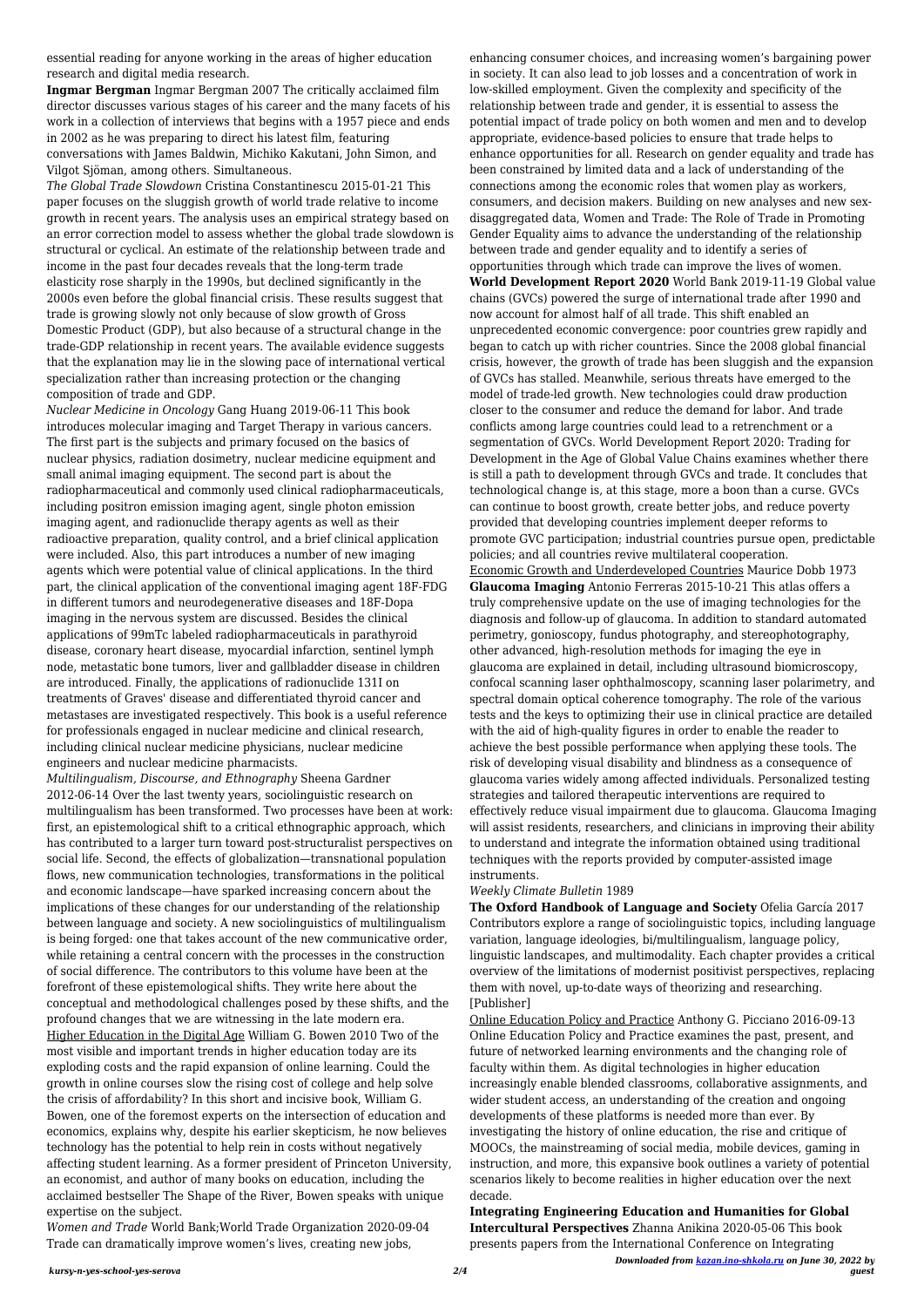*kursy-n-yes-school-yes-serova 3/4*

Engineering Education and Humanities for Global Intercultural Perspectives (IEEHGIP 2020), held on 25–27 March 2020. The conference brought together researchers and practitioners from various disciplines within engineering and humanities to offer a range of perspectives. Focusing on, but not limited to, Content and Language Integrated Learning (CLIL) in Russian education the book will appeal to a wide academic audience seeking ways to initiate positive changes in education.

"Smart Technologies" for Society, State and Economy Elena G. Popkova 2020-10-15 This proceedings book presents a comprehensive view of "smart" technologies and perspectives of their application in various areas of economic activity. The authors of the book combined the results of the cutting-edge research on the topic of "smart" technologies in the digital economy and Industry 4.0 and developed a unified scientific concept. The current experience has been considered, and the prospects for the application of "smart" technologies in society to promote social advance have been identified. "Smart" technologies in public administration and law, as well as the experience in development of egovernment, have been examined. "Smart" technologies in business activity have been studied, and the transition from digital business to business 4.0 has been justified. The book contains the collection of the best works following the results of the 13th International Research-to-Practice Conference "Smart Technologies" for society, state and economy which was run by the Institute of Scientific Communications (ISC) and was held on July 2–3, 2020. The target audience of this book includes researchers investigating fundamental and applied problems of development of "smart" technologies, as well as concerned parties outside the academic community, in particular, representatives of the digital society, high-tech business entities and officials regulating the digital economy and Industry 4.0.

Learning, Curriculum and Employability in Higher Education Peter Knight 2004 Anyone with a responsibility for curriculum development or policy making within higher education who wants to advance learning and promote employability amongst their students will find this book absolutely essential reading.

*The Easy Writer* Winifred Belmont 2006 A textbook of formal English composition, which provides explanations of grammar, composition and argumentation, coupled with examples of common university styles of writing and exercises suitable for students to work in both directed teaching and self-paced learning. It is aimed at the encouragement of competent formal writing ability.

## CONCEPTS OF EDUCATION Dr. Dilip A. Ode 2021-01-01

*European-Russian Space Cooperation* Brian Harvey 2021-05-12 The story of European-Russian collaboration in space is little known and its importance all too often understated. Because France was the principal interlocutor between these nations, such cooperation did not receive the attention it deserved in English-language literature. This book rectifies that history, showing how Russia and Europe forged a successful partnership that has continued to the present day. Space writer Brian Harvey provides an in-depth picture of how this European-Russian relationship evolved and what factors—scientific, political and industrial—propelled it over the decades. The history begins in the cold war period with the first collaborative ventures between the Soviet Union and European countries, primarily France, followed later by Germany and other European countries. Next, the chapters turn to the missions when European astronauts flew to Russian space stations, the Soyuz rocket made a new home in European territory in the South American jungle and science missions were flown to study deep space. Their climax is the joint mission to explore Mars, called ExoMars, which has already sent a mission to Mars. Through this close examination of these European-Russian efforts, readers will appreciate an altogether new perspective on the history of space exploration, no longer defined by competition, but rather by collaboration and cooperation. *Pearson Common Core Literature* 2015

**Data Structures Through C** Yashavant P. Kanetkar 2003-02-01 Quality and Safety in Radiology Hani H. Abujudeh 2012-03-08 Radiology has been transformed by new imaging advances and a greater demand for imaging, along with a much lower tolerance for error as part of the Quality & Safety revolution in healthcare. With a greater emphasis on patient safety and quality in imaging practice, imaging specialists are increasingly charged with ensuring patient safety and demonstrating that everything done for patients in their care meets the highest quality and safety standards. This book offers practical guidance on understanding, creating, and implementing quality management programs in Radiology. Chapters are comprehensive, detailed, and

*Downloaded from [kazan.ino-shkola.ru](http://kazan.ino-shkola.ru) on June 30, 2022 by guest Review of Maritime Transport 2019* United Nations 2019-10-30 World maritime trade lost momentum in 2018, with volumes expanding at 2.7 per cent, below the historical averages of 3.0 per cent and 4.1 per cent recorded in 2017. Total volumes are estimated to have reached 11 billion tons, an all-time high, according to UNCTAD records. UNCTAD is projecting 2.6 per cent growth in 2019 and an annual average growth rate of 3.4 per cent for the period 2019-2024. However, the outlook remains challenging, given the heightened uncertainty regarding trade policy and wide-ranging downside risks clouding the horizon. In 2018, world merchandise trade growth decelerated at an unexpected rate, and tariffs on trade between China and the United States of America escalated amid mounting trade tensions and a proliferation of national trade-restrictive measures. Apart from trade policy crosscurrents, geopolitics and sanctions, environmental concerns, fuel economics and tensions involving the Strait of Hormuz - a strategic maritime chokepoint - were in the headlines. Other forces at work continued to slowly reshape the maritime transport landscape. A new normal, contrasting with the historical perspective, appears to be taking hold. This trend is characterized by overall moderate growth in the global economy and trade, a supply chain restructuring in favour of more regionalized trade flows, a continued rebalancing of the Chinese economy, a larger role of technology and services in value chains and logistics, intensified and more frequent natural disasters and climate-related disruptions, and an accelerated environmental sustainability agenda with an increased awareness of the impact of global warming. A transition to the new normal calls for an improved understanding of the main issues at stake, better planning, and flexible and forward-looking-policies that can effectively anticipate change and enable appropriate response measures that take into account the heterogenous nature of developing countries as a group and their varied local conditions and needs.. **Teaching and Learning in Multilingual Contexts** Agnieszka Otwinowska 2014-01-06 It is clearly illogical to search for one good, universal solution for multilingual education when educational contexts differ so widely due to demographic and social factors. The situation is further complicated by the motivations of learners and teachers, and by attitudes towards multilingualism and 'otherness'. The studies in this volume seek to investigate not only whether certain solutions and practices are 'good', but also when and for whom they make sense. The

organized into three sections: Core Concepts, Management Concepts, and Educational & Special Concepts. Discussions are applicable to all practice settings: community hospitals, private practice, academic radiology, and government/military practice, as well as to those preparing for the quality and safety questions on the American Board of Radiology's "Maintenance of Certification" or initial Board Certification Examinations. Bringing together the various elements that comprise the quality and safety agenda for Radiology, this book serves as a thorough roadmap and resource for radiologists, technicians, and radiology managers and administrators.

**Higher Education in Russia** Yaroslav Kuzminov 2022-09-13 Higher Education in Russia is a must-read for scholars of higher education and Russian history alike.

*The Unknowable* S. L. Frank 2020-03-31 The Unknowable, arguably the greatest Russian philosophical work of the 20th century, was the culmination of S. L. Frank's intellectual and spiritual development, the boldest and most imaginative of all his writings, containing a synthesis of epistemology, ontology, social philosophy, religious philosophy, and personal spiritual experience.

**Phrasal Verbs and Idioms** Graham Workman 1993 A needs-based supplementary series for adults and young adults.

**Language use in business and commerce in Europe** European Federation of National Institutions for Language. Conference 2010 The linguistic domains of business and commerce are especially affected by the economic and communicative globalization. Since language use in these domains has an impact on the use of a language in other domains, the future development of the European languages will not mainly depend on language-internal processes, but will increasingly be influenced by the use of English as the international vehicular language. The present development in Europe is discussed in several overview articles and a series of reports on the specific situation in various European countries. In addition, the Lisbon Resolution of EFNIL, pointing at the advantages of multilingualism in international business, is presented in 26 languages including the 23 official languages of the European Union. It calls the EU and its members to acknowledge languages as key factors for economic success, also from the perspective of consumers and workers.